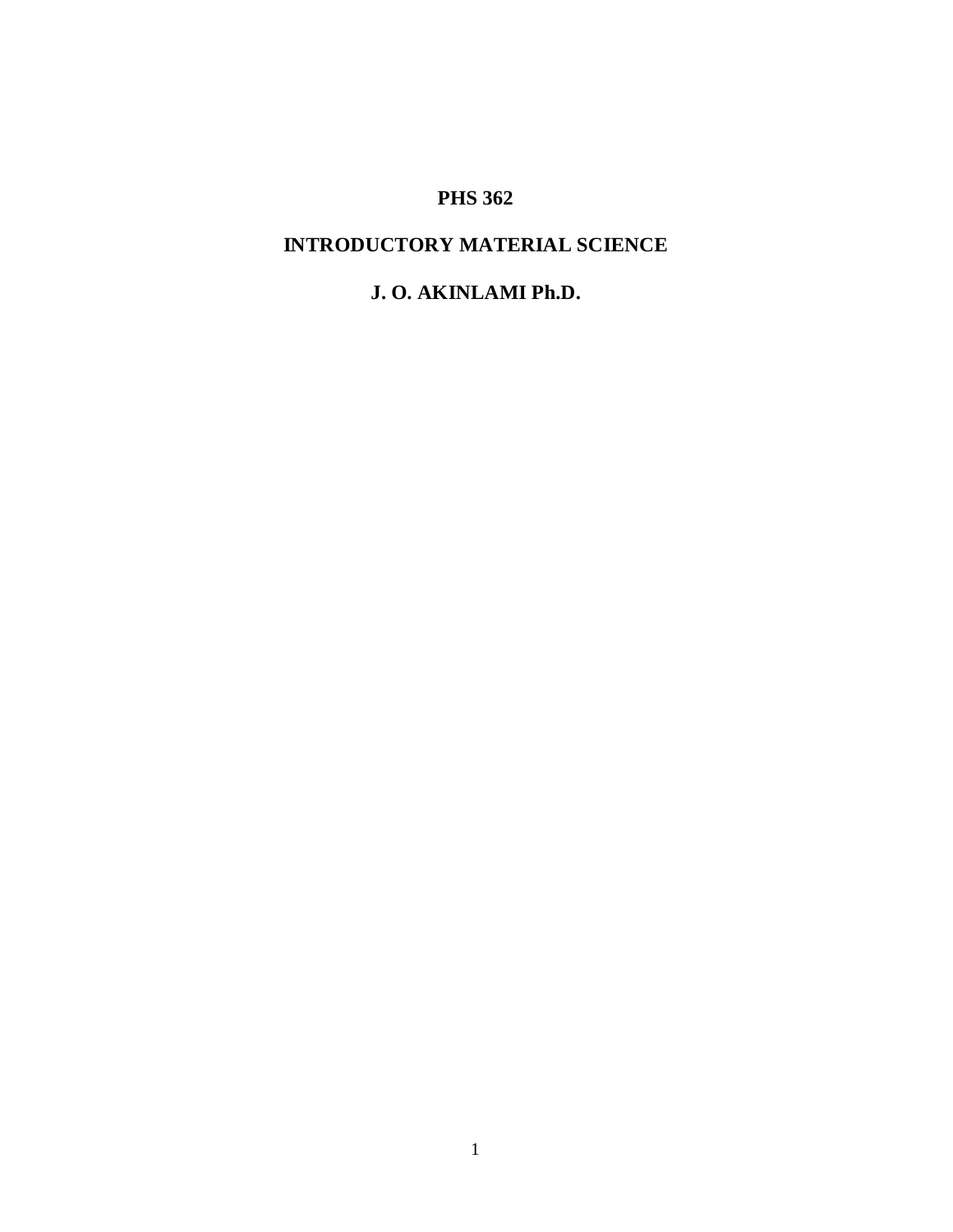# **Course Outline**

- 1. Introduction
- 2. Atomic and Molecular Structure, Crystals and Defects in Crystals
- 3. Mechanical or Engineering Properties of Materials
- 4. Failure Fracture, Fatigue and Creep
- 5. Heat Treatment Annealing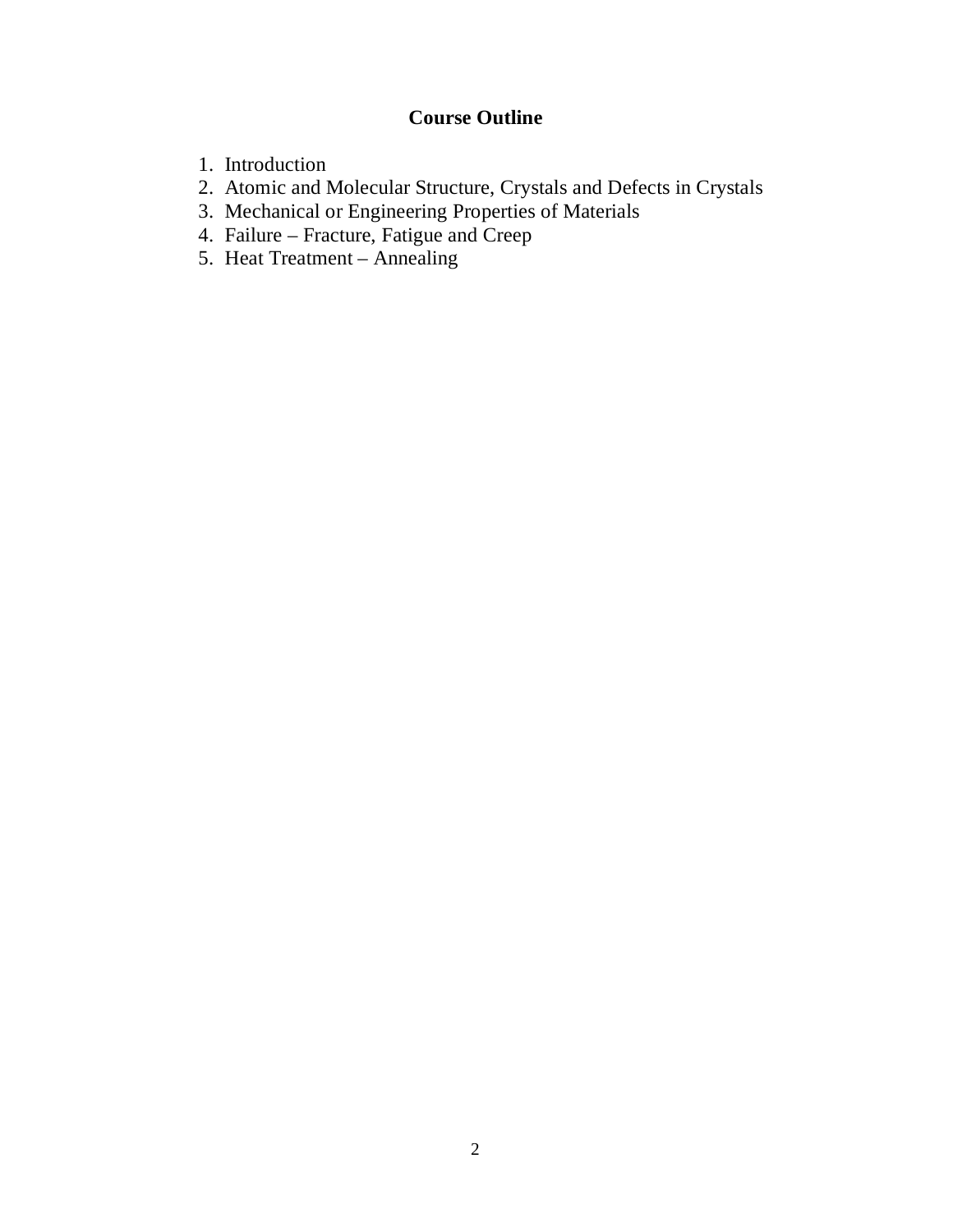# **CHAPTER ONE**

#### **1.0 INTRODUCTION**

Materials are so important that it is more deep seated in our culture than most of us realized. If you consider transportation, housing, clothing, communication, recreation and food production you will realized that virtually every segment of our everyday lives is influenced to one degree or another by materials.

Historically, the development and advancement of societies have been initially tied to the members' ability to produce and manipulate materials to fill their needs. In fact, early civilizations have been designed by the level of their materials development (that is, Stone Age (ended 5000years ago), Bronze Age (Alloy), Iron Age began about 3000 years ago and continue till today). Use of iron and steel, a stronger and cheaper material changed drastically daily life of a common person. We are presently in age of advanced material.

 Human beings in the Stone Age had access to only a very limited number of materials, those that occur naturally, stone, wood, clay, skins and so on. With time they discovered techniques for producing materials that had properties superior to those of the natural ones: these new materials included pottery and various metals. It was later discovered that the properties of a material could be altered by heat treatments and by addition of other substances. It was not until relatively recent times that Scientists came to understand the relationship between the structural elements of materials and their properties. This knowledge led to production of different materials with specialized characteristics which meet the needs of our modern and complex society; this includes metals, plastics, glasses and fibers. For example, automobiles would not have been possible without the availability of inexpensive steel or some other comparable substitute. All those sophisticated electronic devices rely on components that are made from what are called semi-conducting materials.

#### **1.1 What is Material Science?**

Material science is the investigation of the relationship that exists among the process, structure, property and performance of material.

The discipline of material science involves investigating the relationships that exist between the structures and properties of materials. In contrast, materials engineering is, on the basis of these structure – property correlations, designing or engineering the structure of a material to produce a predetermined set of properties.

The structure of a material usually relates to the arrangement of its internal components. Subatomic structure involves electrons within the individual atoms and interactions with their nuclei.

#### **1.2 Process**

This is to initiate a series of actions directed at producing modified or new materials. This is to prepare a material in a series of steps. It is also to create existing or novel materials according to an established or experimental procedure. This includes smelting, chemical synthesis, refining, solidification, deformation, sintering, machining, heat treating, atomization, hot working, joining and composition.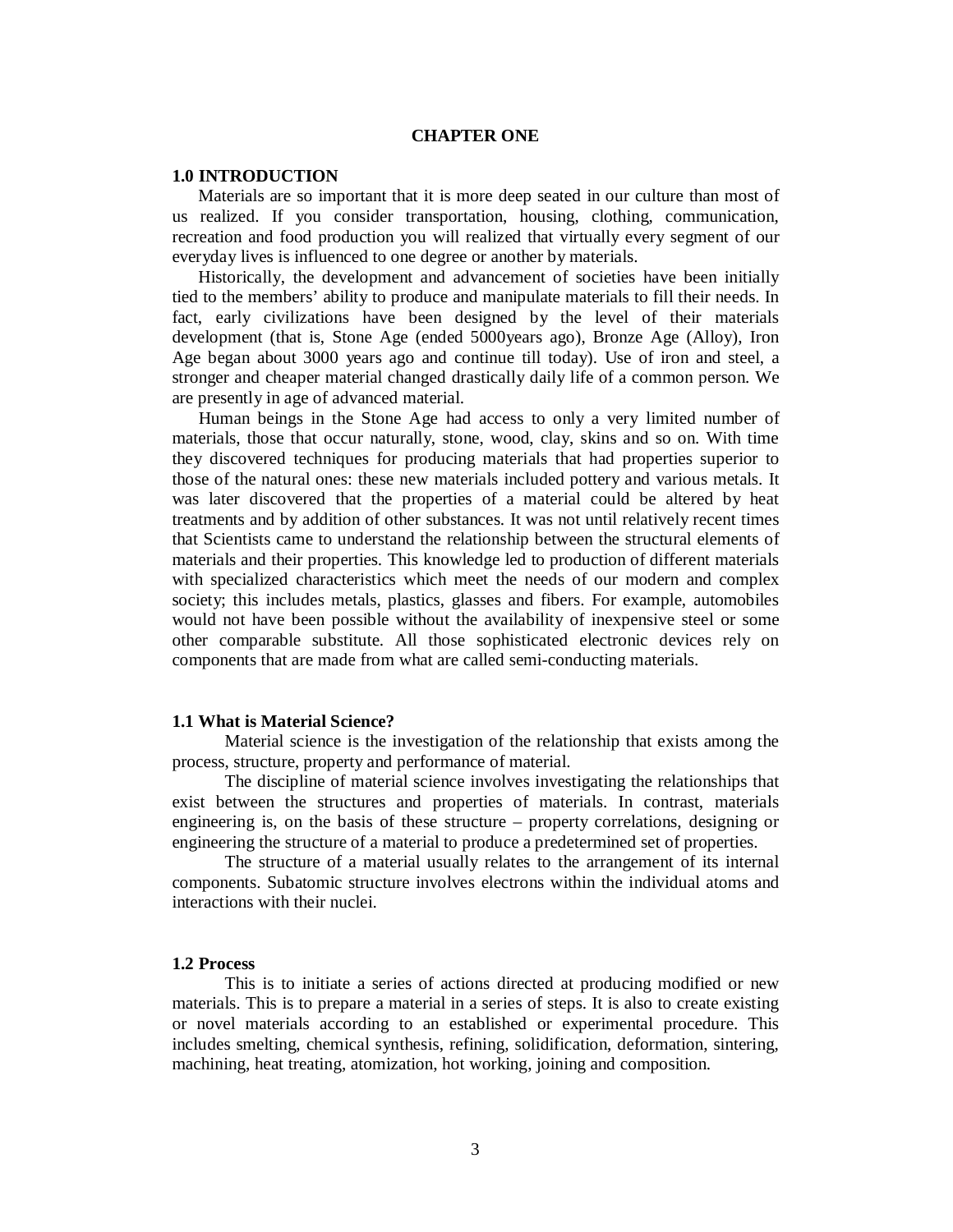# **1.3 Structure**

This is a system that is comprised of many parts. This is the manner in which the different parts of the material/system are put together. The parts of the system that is distinguishable through composition, size, shape, etc. This is the physical disposition of the parts of the system. The hierarchy of structure is given as:

- 1. Electronic structures
- 2. Atomic/Crystallographic structures
- 3. Defect structure
- 4. Nanostructures
- 5. Microstructures
- 6. Macrostructures

# **1.4 Property**

All materials are exposed to external stimuli that evoke some type of response. For example, a specimen subjected to forces will experience deformation, or a polished metal surface will reflect light.

Property is a material trait in terms of the kind and magnitude of response to a specific imposed stimulus. Properties of solids are grouped into six different categories: mechanical, electrical, thermal, magnetic, optical and deteriorative. For each there is a characteristic type of stimulus capable of provoking different responses. Mechanical properties relate deformation to an applied load or force; examples include elastic modulus and strength. Electrical properties such as electrical conductivity and dielectric constant, the stimulus is an electric field. The thermal behaviour of solids can be represented in terms of heat capacity and thermal conductivity. Magnetic properties demonstrate the response of a material to the application of a magnetic field. For optical properties, the stimulus is electromagnetic or light radiation: index of refraction and reflectivity are representative optical properties. Deteriorative characteristics indicate the chemical reactivity of materials.

# **1.5 Performance**

This is the manner in which something functions or operates. This is the effectiveness of a material or artifact. This is usually determined by a non-linear combination of properties, including cost.

The structure of a material depends on how it is processed. Furthermore, a material's performance will be a function of its properties.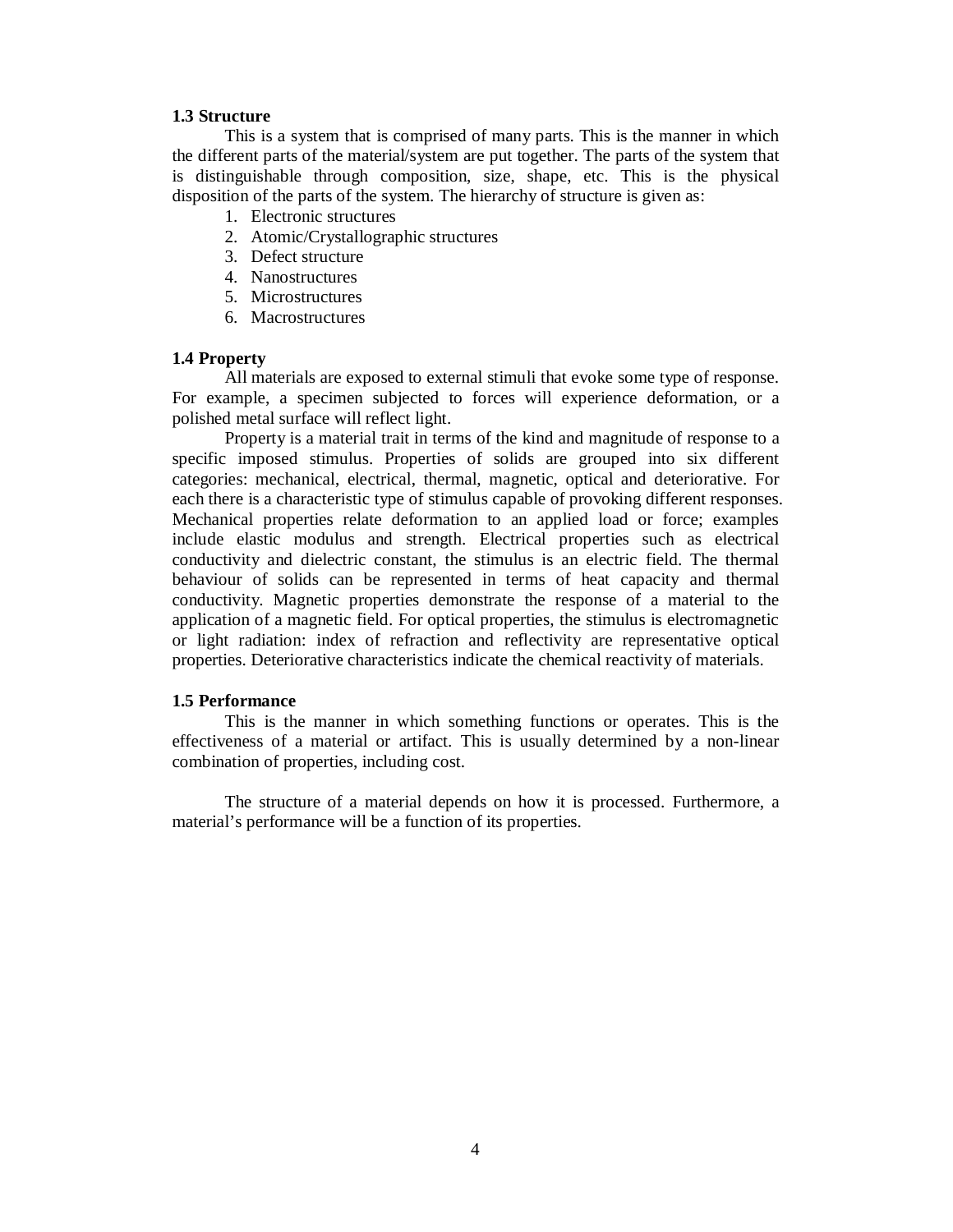# **CHAPTER TWO**

# **2.0 ATOMIC AND MOLECULAR STRUCTURE, CRYTALS STRUCTURE**

Some of the important properties of solid materials depend on geometrical atomic arrangements and also, the interactions that exist among constituent atoms or molecules.

# **2.1 Atomic Structure**

Each atom consists of a very small nucleus composed of protons and neutrons, which is encircled by moving electrons. Both electrons and protons are electrically charged, with magnitude 1.60 x  $10^{-19}$ C. Neutrons are electrically neutral.  $M_p$  and  $M_n = 1.67 \times 10^{-27}$  and  $M_e = 9.11 \times 10^{-31}$  Kg.

#### **2.1.1 Atomic Number Z**

This is the number of protons in the nucleus of an atom. Each chemical element is characterized by the number of protons in the nucleus.

# **2.1.2 Atomic Mass A**

This is the sum of the masses of protons and neutrons within the nucleus.  $A = Z + N$ 

# **2.1.3 Atomic Weight**

This corresponds to the weighted average of the atomic masses of the atom's naturally occurring isotopes. Atomic weight of an element or the molecular weight of a compound may be specified on the basis of amu's per atom (molecules) or mass per mole of material. In one mole of a substance there are  $6.023 \times 10^{23}$  (Avogadro's number) atoms or molecules.  $1$ amu/atom (or molecule) =  $1$  g/mol.

#### **2.1.4 Atomic Mass Unit (amu)**

This is used for computation of atomic weight. 1amu. is defined as the 12  $\frac{1}{\epsilon}$  of the atomic mass of the most common isotope of carbon atom that has 6 protons  $(Z = 6)$ and six neutrons (N = 6).  $M_{proton} \approx M_{neutron} = 1.66 \times 10^{-24} g = 1$  and. The atomic mass of the  $^{12}C$  atom is 12amu

The number of atoms per volume or cm<sup>3</sup>, n, for material of density  $\rho$  (g/cm<sup>3</sup>) and atomic mass M (g/mol) is given as  $n = N_{av} x \frac{\rho}{M}$ 

## **2.2 Atomic Models**

#### **2.2.1 Bohr Atomic Model**

In this model electrons are assumed to revolve around the atomic nucleus in discrete orbital and the position of any particular electron is more or less well defined in terms of its orbital. In this model, energies of electrons are quantized, that is, electrons are permitted to have only specific values of energy. Here we talk about energy level or states.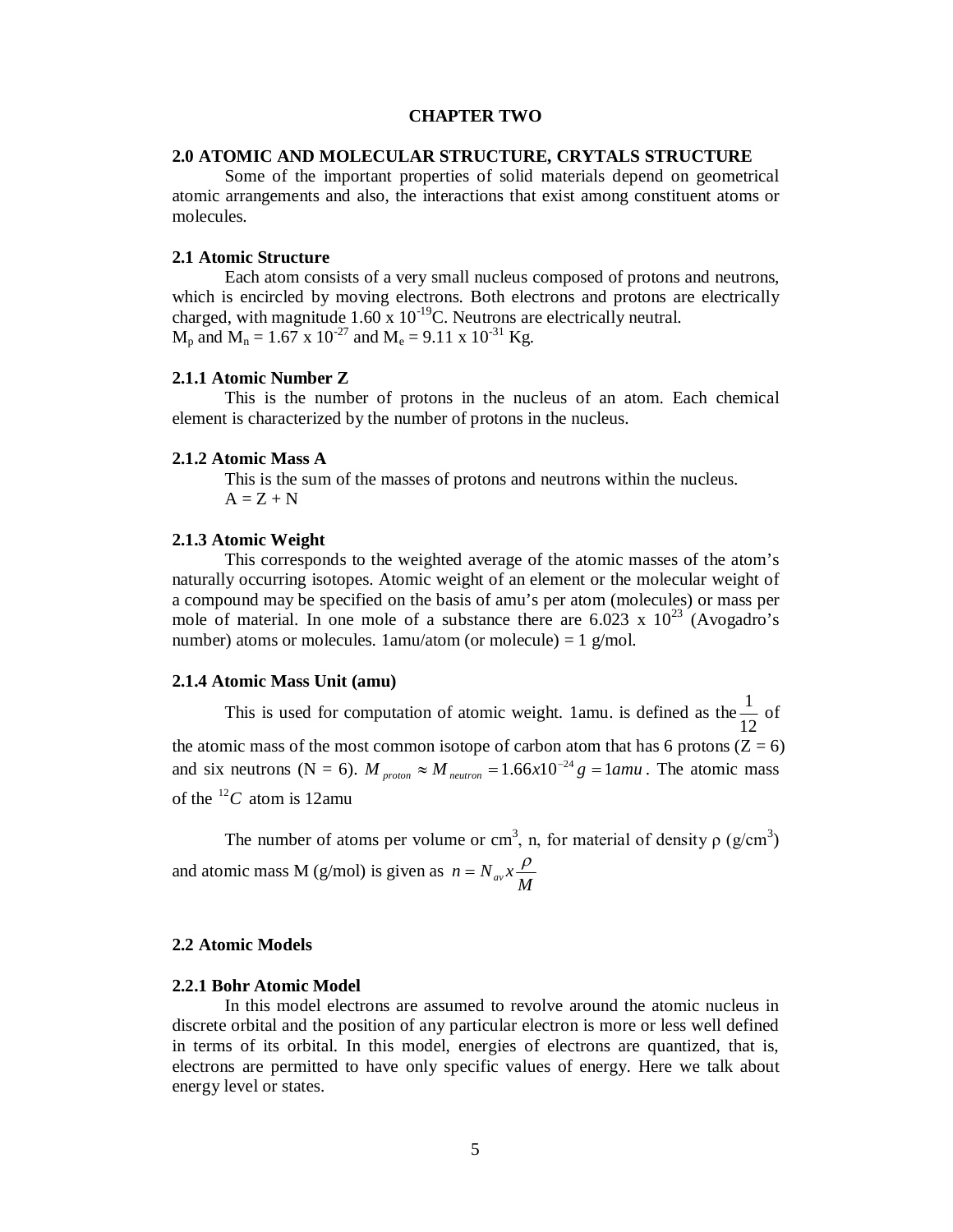Bohr model was found to have some significant limitations because of its inability to explain several phenomena involving electrons. A resolution was reached with a Wave Mechanical model, in which electron is considered to exhibit both wavelike and particle-like characteristics. In this model, an electron is no longer treated as a particle moving in a discrete orbital, but rather, position is considered to be the probability of an electron being at various locations around the nucleus. In other words, position is described by a probability distribution or electron cloud.

# **2.2.2 Quantum Numbers**

Using wave mechanics, every electron in an atom is characterized by four parameters called quantum numbers. Bohr energy levels separate into electron subshells and quantum numbers dictate the number of states within each sub shell. Shells are specified by a principal quantum number n, which may take an integral values beginning with unity; sometimes these shells are designated by the letters K, L, M, N, O and so on, which corresponds respectively to  $n = 1, 2, 3, 4, 5$ . The second quantum number, l. signifies the sub-shell, which is denoted by an s, p, d, f and it is related to the shape of the electron sub-shell.  $k = n^2$ 

## **2.2.3 Electronic Configuration**

This deals with the manner in which electron states are filled with electron. Pauli exclusion principle is used. This principle stipulates that each electron state can hold no more than two electrons, which must have opposite spins. Thus s, p, d, f subshells may each accommodate respectively a total of 2, 6, 10 and 14 electrons. For example Sodium Na -  $1s^2 2s^2 2p^6 3s^1$ 

Valence Electron: These are electron that occupy the outermost filled shell.

### **2.2.4 Electropositive Elements**

These are elements that are capable of giving up their few valence electrons to become positively charged ions.

#### **2.2.5 Electronegative Elements**

These are electrons that readily accept electrons to form negatively charged ions or sometimes they share electrons with other atoms.

# **2.3 Atomic Bonding in Solids**

# **2.3.1 Bonding Forces**

An understanding of many of the physical properties of materials is predicated on the knowledge of the inter-atomic forces that bind the atoms together. If we consider the interaction between two isolated atoms as they are brought into close proximity from an infinite separation, at large distances, the interactions are negligible, but as the atoms approach, each exerts forces on the other. These forces are of two types, attractive and repulsive, and the magnitude of each is a function of the separation or inter-atomic distance. We have attractive force  $F_A$  and repulsive force  $F_R$ and the net force FN between the two atoms is  $F_N = F_A + F_R$ . There is no net force when  $F_A + F_R = 0$ .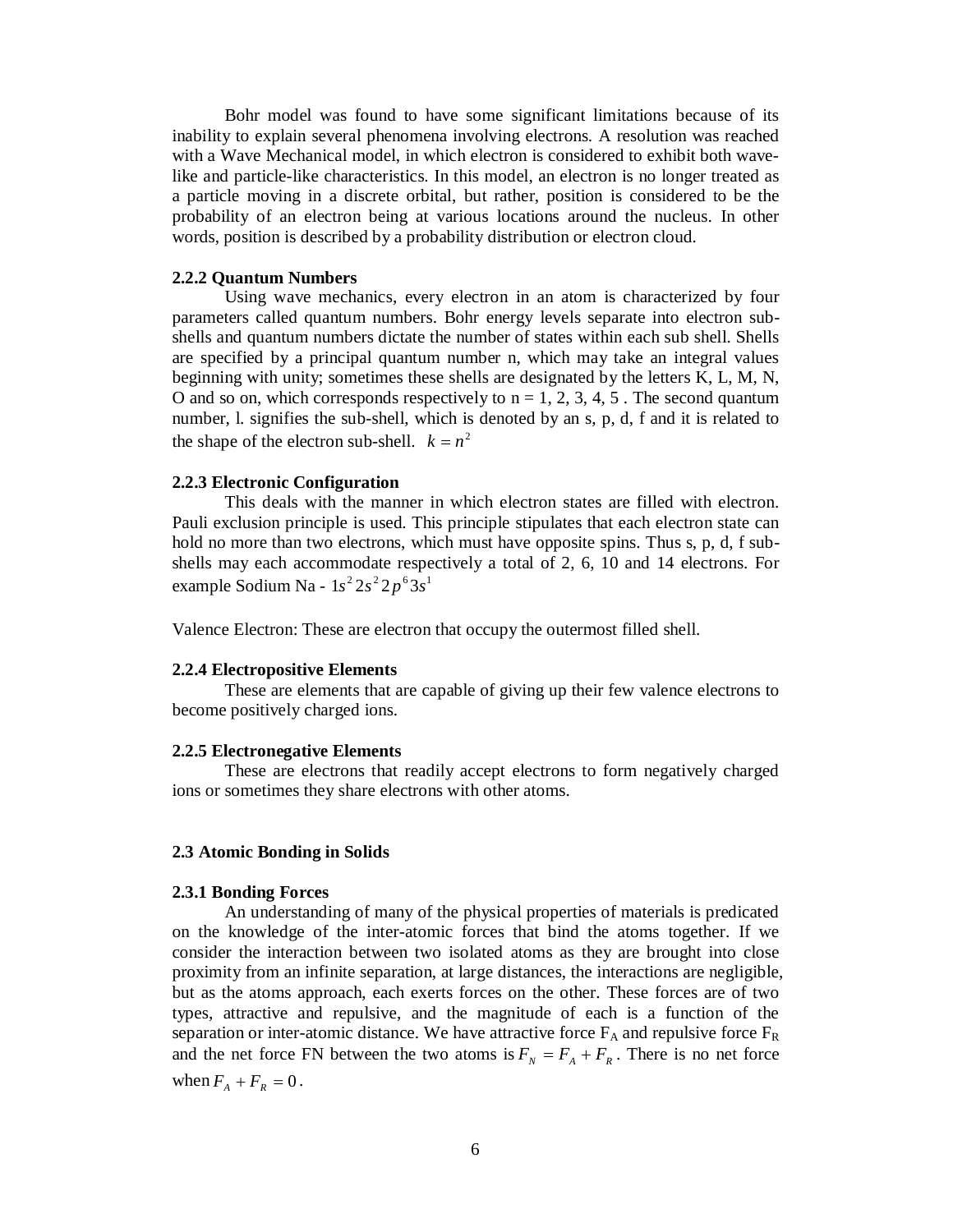It is more convenient at times to work with the potential energies between two atoms instead of forces. Mathematically, energy (E) and force (F) are related as

$$
E = \int F dr
$$
  
\n
$$
E_N = \int_{-\infty}^{r} F_N dr
$$
  
\n
$$
E_N = \int_{-\infty}^{r} F_A dr + \int_{-\infty}^{r} F_R dr
$$

 $E_N = E_A + E_R,$ 

where  $E_N$  is the net energy,  $E_A$  is attractive energy and  $E_R$  is repulsive.

# **2.3.2 Types of Bonding**

We have mainly two types of bonding: Primary and Secondary.

## **2.3.2.1 Primary Bonding**

This is the type of bond in which electrons are transferred or shared. Three different types of primary or chemical bond are found in solids – Ionic, Covalent and Metallic. Ionic bond this is a kind of bond which involves the transfer of electron. In Ionic bond mutual ionization occurs by electron transfer and ions are attracted by strong Coulombic interaction. An ionic bond is non-directional (ions may be attracted to one another in any direction). For example, Sodium Chloride (NaCl), Sodium, Na has 11 electrons, 1 more than needed for a full outer shell (Neon). So, Na donates an electron to Chorine, Cl which has 17 electrons which is 1 less than needed for a full outer shell (Argon). In covalent bonding, electrons are shared between the molecules, to saturate the valency. The simplest example is  $H_2$  molecule, where the electrons spend more time in between the nuclei than outside, thus producing bonding. In covalent bond there is cooperative sharing of valence electrons. Covalent bond can be described by orbital overlap and they are highly directional. We have covalent bond model which gives us how an atom can covalently bond with at most " $8 - N$ " where N is the number of valence electrons. For example  $Cl_2$  molecule can form only one covalent bond,  $N = 7$ ,  $8 - 7 = 1$ . In metallic bonding, valence electrons are detached from atoms and spread in an "electron sea" that glues the ions together. A metallic bond is non-directional (bonds form in any direction) atoms pack closely.

## **2.3.2.2 Secondary Bonding**

This type of bond is physical as opposite to chemical bonding that involves electron transfer or electron sharing. It is a type of bond that result from interaction of atomic or molecular dipoles and is weak. We have three different types of secondary bond and these are Fluctuating Induced Dipole, Permanent dipole bonds and Polar molecule-induced dipole bonds. In electrically symmetric molecules/atoms an electric dipole can be created by fluctuations of electron density distribution. Fluctuating electric field in one atom is felt by the electrons of an adjacent atom and induce a dipole momentum in this atom. This bond due to fluctuating induced dipole is the weakest and this is most exhibited by Inert gases,  $H_2$  Hydrogen molecule and  $Cl_2$ chlorine molecule. Permanent dipole moments exist in some molecules (called polar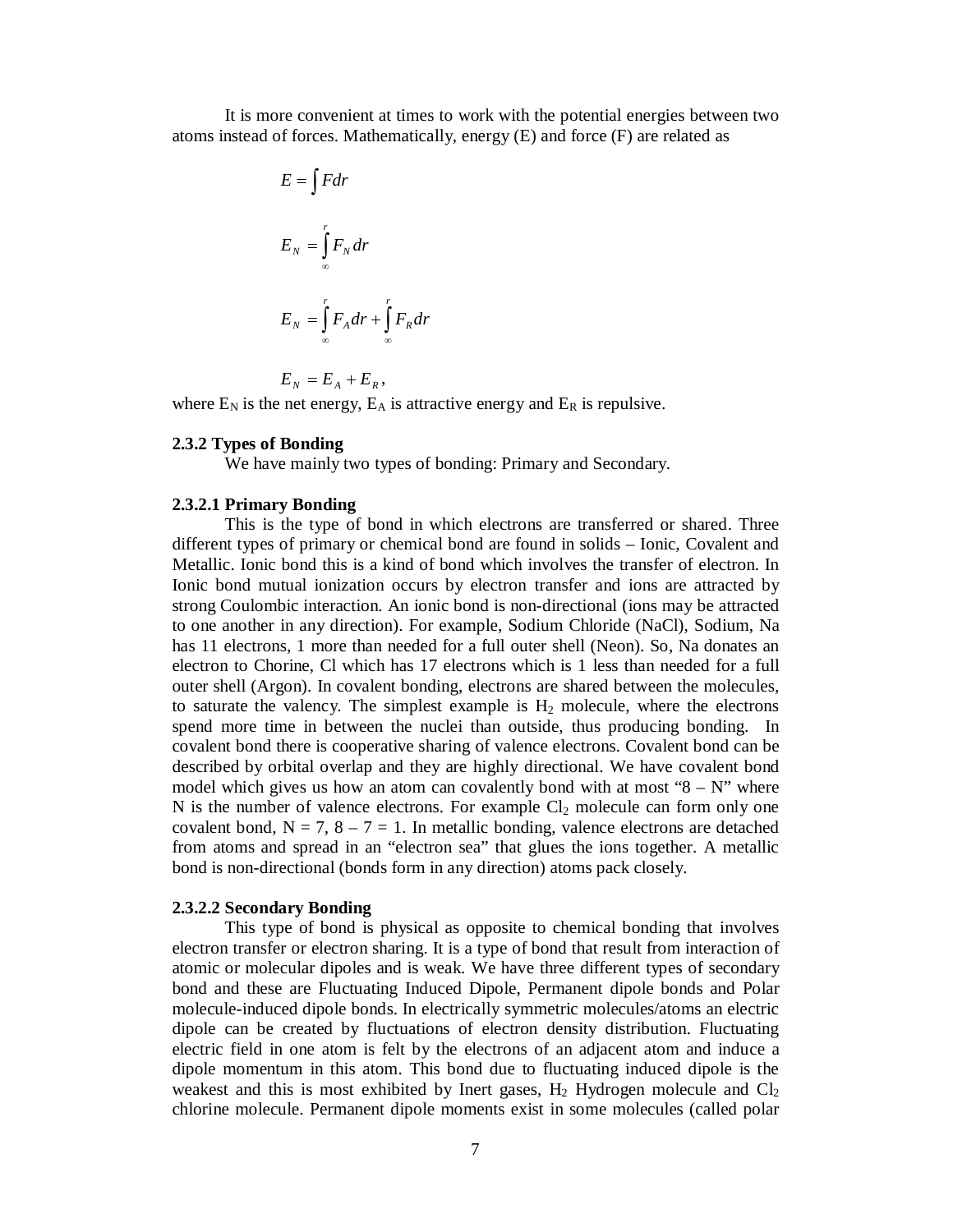molecules) due to the asymmetrical arrangement of positively and negatively regions  $(HCl, H<sub>2</sub>O)$ . Bonds between adjacent polar molecules – permanent dipole bonds are strongest among secondary bonds. Polar molecules can induce dipoles in adjacent non-polar molecules and bond is formed due to the attraction between the permanent and induced dipoles.

#### **2.4 Crystal Structure**

To understand crystalline structures it is useful to consider atoms as being hard spheres with well defined radii. In this hard sphere model, the shortest distance between two like atoms is one diameter. It is also necessary to consider crystalline structure as a lattice of points at atom/sphere centers. There are mainly three types of crystal structures: Face-Centered Cubic (FCC) Crystal Structure, Body-Centered Cubic (BCC) Crystal Structure and Hexagonal Close-Packed (HCP) Crystal Structure.

# **2.4.1 Face-Centered Cubic (FCC) Crystal Structure**

In FCC atoms are located at each of the corners and on the centers of all the faces of cubic unit cell. The hard spheres or ion cores touch one another across a face diagonal with the cube edge length,  $a = 2R\sqrt{2}$ . The coordination number CN which is the number of closest neighbors to which an atom is bonded or number of touching atoms is 12. Number of atoms per unit cell,  $n = 4$ . Atomic packing factor, APF is 0.74. In FCC corner and face atoms in the unit cell are equivalent.

# **2.4.2 Body-Centered Cubic (BCC) Crystal Structure**

Here atoms are located at each corner and at center of cubic unit cell. The hard spheres touch one another along cube diagonal with the cube edge length, 3  $a = \frac{4R}{\sqrt{2}}$ . The coordination number CN is 8. Number of atoms per unit cell  $n = 2$ . Atomic packing factor APF is 0.68. In BCC corner and center atoms are equivalent.

# **2.4.3 Hexagonal Close-Packed (HCP) Crystal Structure**

This is one common structure of metallic crystals. Six atoms form regular hexagon, surrounding one atom in center. Another plane is situated halfway up unit cell (c-axis), with three (3) additional atoms situated at interstices of hexagonal (close-packed) planes. Unit cell has two lattice parameters a and c with an ideal ratio

 $=1.633$ *a*  $\frac{c}{c}$  = 1.633. The coordination number CN = 12. Number of atoms per unit cell n = 6.

Atomic packing factor, APF is 0.74. In HCP all atoms are equivalent.

Density computation – since the entire crystal can be generated by the repetition of the unit cell, the density of a crystalline material is given as

> $V_c N_A$  $\rho = \frac{nA}{nR}$ , where n is the number of atoms per unit cell, A is atomic

weight in a.m.u or g/mol,  $V_c$  is volume of cell and  $N_A$  is the Avogadro's Number.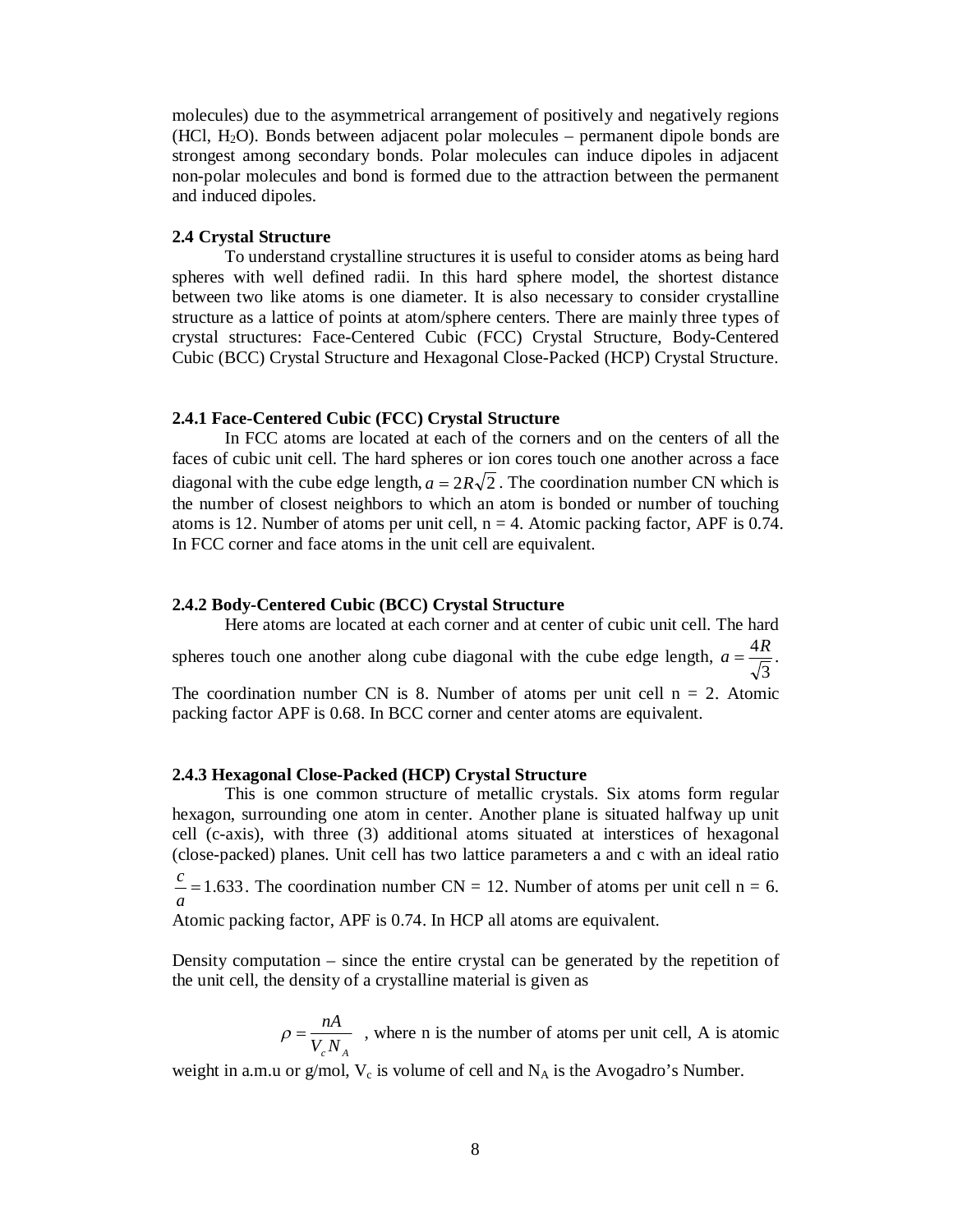## **2.5 Defects in Crystals**

Here, we will look at different types of imperfections or defects in the ideal arrangement of atoms in a crystal. Defects have a profound impact on the macroscopic properties of materials and the processing determines the defects. Defects may be classified into four categories depending on their dimension: Point defects, Linear defects, Planar defects and Volume defects.

# **2.5.1 Point Defects**

We have a point defect when atoms are missing or in irregular places in the lattice. There are three types of point defect: vacancy, interstitial and impurity. Vacancy this is a lattice position that is vacant because the atom is missing. How many vacancies are there? The higher is the temperature, more often atoms are jumping from one equilibrium position to another and larger number of vacancies can be found in a crystal. Actually, the number of vacancies,  $N_v$ , increases exponentially with the absolute temperature, T, and can be estimated using the equation:

$$
N_{v} = N_{s} \exp\left(\frac{-Q_{v}}{K_{B}T}\right)
$$

where  $N_s$  is the number of regular lattice sites,  $K_B$  is the Boltzmann constant,  $Q_v$  is the energy needed to form a vacant lattice site in a perfect crystal and T is the temperature in Kelvin.

Using this equation we can estimate that at room temperature in Copper there is one vacancy per  $10^{15}$  lattice atoms, whereas at high temperature, just below the melting point there is one vacancy for every 10,000 atoms.

Interstitial this is an atom that occupies a place outside the normal lattice position. If the interstitial atom is of the same species as the lattice atoms, it is called self-interstitial. Creation of a self-interstitial causes a substantial distortions in the surrounding lattice and costs more energy as compared to the energy for creation. Foreign, usually smaller atoms (carbon, nitrogen, hydrogen, oxygen) are called interstitial impurities. They introduce less distortion to the lattice and are more common in real materials and more mobile. If the foreign atom replaces or substitutes for a matrix atom, it is called a substitutional impurity.

#### **2.5.2 Linear Defects**

These are group of atoms in irregular positions. Dislocations can be introduced and thought of as extra lattice planes inserted in the crystal, but not extending through all of the crystal but ending in the dislocation line. Dislocations are linear defects – the inter-atomic bonds are significantly distorted only in the immediate vicinity of the dislocation line. This area is called the dislocation core. Dislocations also create small elastic deformations of the lattice at large distances. We have three types of dislocation edge dislocation, screw dislocation and mixed/partial dislocations. We have edge dislocation when the burgers vector is directed perpendicular to the dislocation line. We have screw dislocation when the burgers vector is directed parallel to the dislocation line and we have mixed/partial dislocation when the burgers vector is directed either parallel/perpendicular to the dislocation line.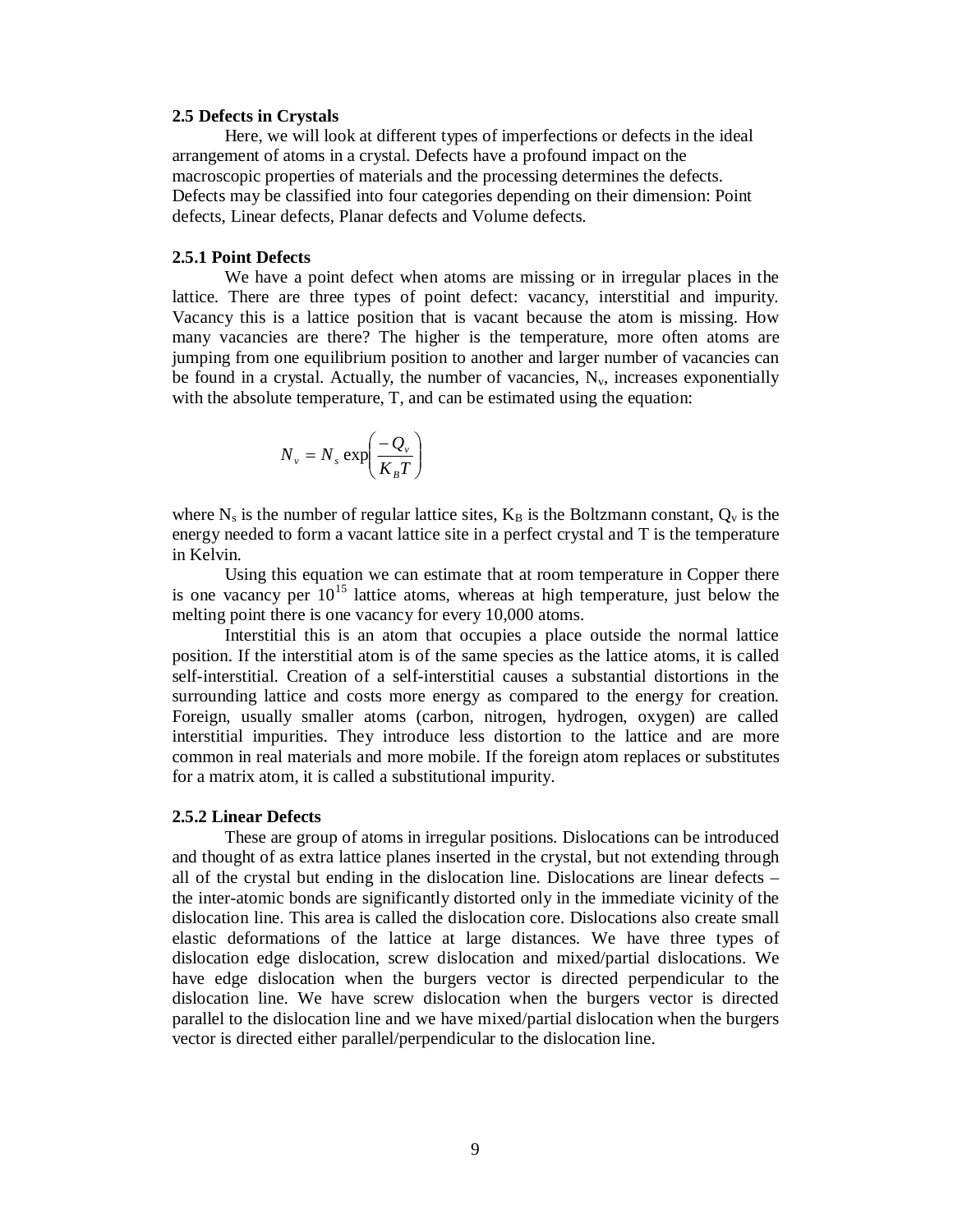## **2.5.3 Planar Defects**

This is an interfacial defects. Polycrystalline material comprised of many small crystals or grains. The grains have different crystallographic orientation. There exist atomic mismatch within the regions where grains meet. These regions are called grain boundaries. Surfaces and interfaces are reactive and impurities tend to segregate there. Since energy is associated with interfaces, grains tend to grow in size at the expense of smaller grains to minimize energy. These occur by diffusion which is accelerated at high temperatures. We have three types of grain boundaries – tilt and twist grain boundaries and twin boundaries. Tilt grain boundaries is a low angle grain boundary which is an array of aligned edge dislocations. Twist grain boundaries is a high angle grain boundaries which is an array of screw dislocations. Twin boundaries is a low energy twin boundaries with mirrored atomic positions across boundary. This gives rise to shape memory metals, which can recover their original shape if heated to a high temperature. Shape-memory alloys are twinned and when deformed they untwin. At high temperature the alloy returns back to the original twin configuration and restore the original shape.

# **2.5.4 Volume Defects**

This is an extended defect and this includes pores, cracks and foreign inclusions. Pores can greatly affect optical, thermal and mechanical properties. Cracks can greatly affect mechanical properties and foreign inclusions can greatly affect electrical, mechanical and optical properties.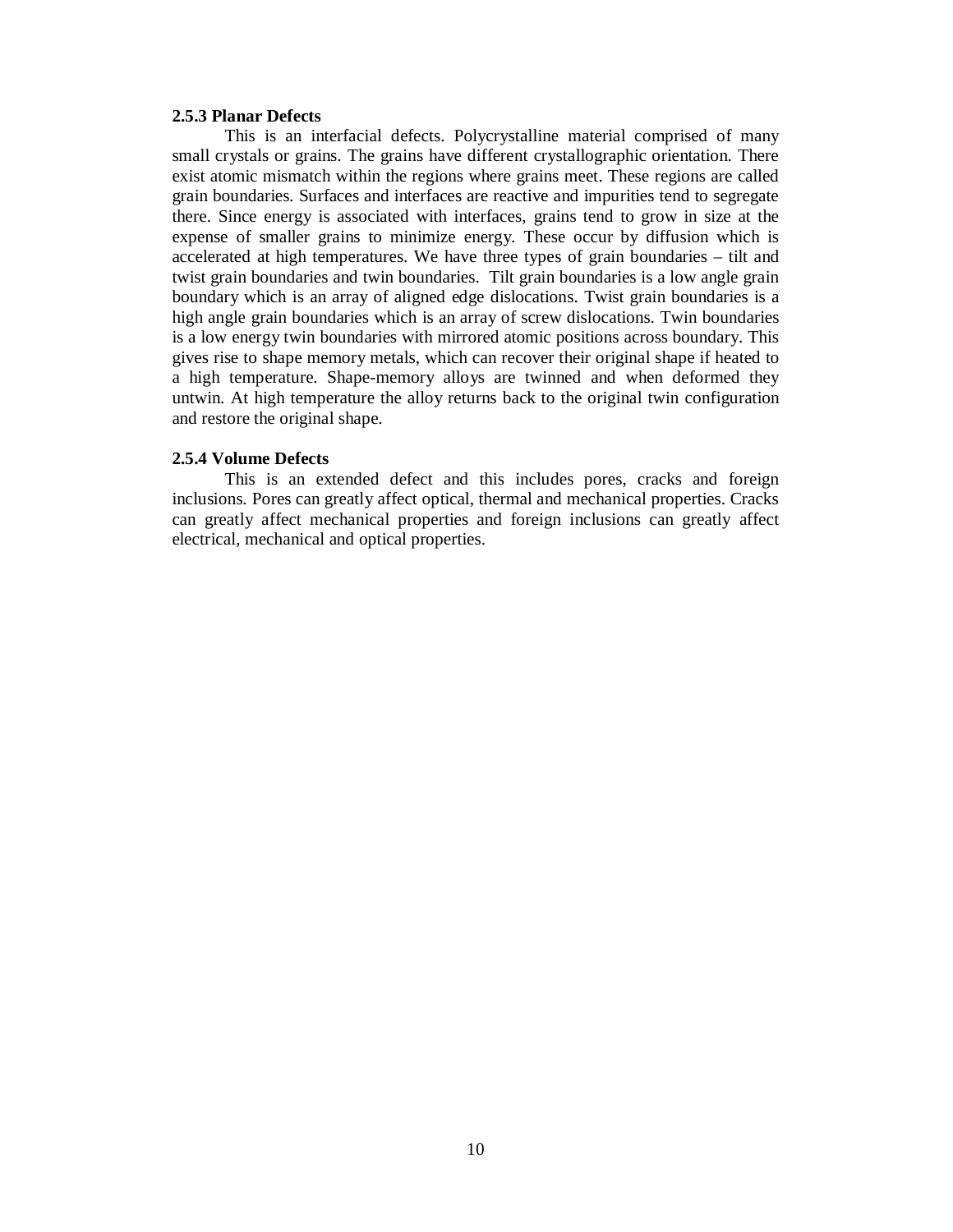# **CHAPTER THREE**

### **3.0 MECHANICAL PROPERTIES**

Materials deform (elongate, compress, twist) or break as a function of applied load, time, temperature and other conditions. There are different types of loading: tensile, compressive, shear and torsion.

# **3.1 Stress and Strain**

Engineering Stress: *Ao*  $\sigma = \frac{F}{I}$ , where F is load applied perpendicular to specimen cross-section;  $A_0$  is cross-sectional area (perpendicular to the force) before application of the load.

Engineering Strain:  $\varepsilon = \frac{\Delta u}{l}(x 100\%)$ *l l o*  $\varepsilon = \frac{\Delta l}{I} (x 100\%)$ , where  $\Delta l$  is change in length and  $l_0$  is the original length.

Stress and Strain are positive for tensile loads and negative for compressive loads.

Shear Stress: *Ao*  $\tau = \frac{F}{\sqrt{2}}$ , where F is load applied parallel to the upper and lower faces each of which has an area Ao.

Shear Strain:  $\gamma = tg \theta(x100\%)$ , where  $\theta$  is strain angle.

#### **3.2 Elastic Deformation**

This is a deformation which is reversible. When the stress is removed, the material returns to the dimension it had before the loading. In elastic deformation strains are usually small and stress is always proportional to strain ( $\sigma = E \varepsilon$ ).

# **3.3 Plastic Deformation**

This is a deformation that is irreversible. When the stress is removed, the material does not return to its previous dimension. In plastic deformation, stress and strain are not proportional, deformation occurs by breaking and re-arrangement of atomic bonds and strains are usually large.

#### **3.4 Tensile Properties**

These are yield stress, tensile stress, ductility, toughness and hardness.

Yield Stress - this is a measure of resistance to plastic deformation.

Tensile strength is the maximum stress.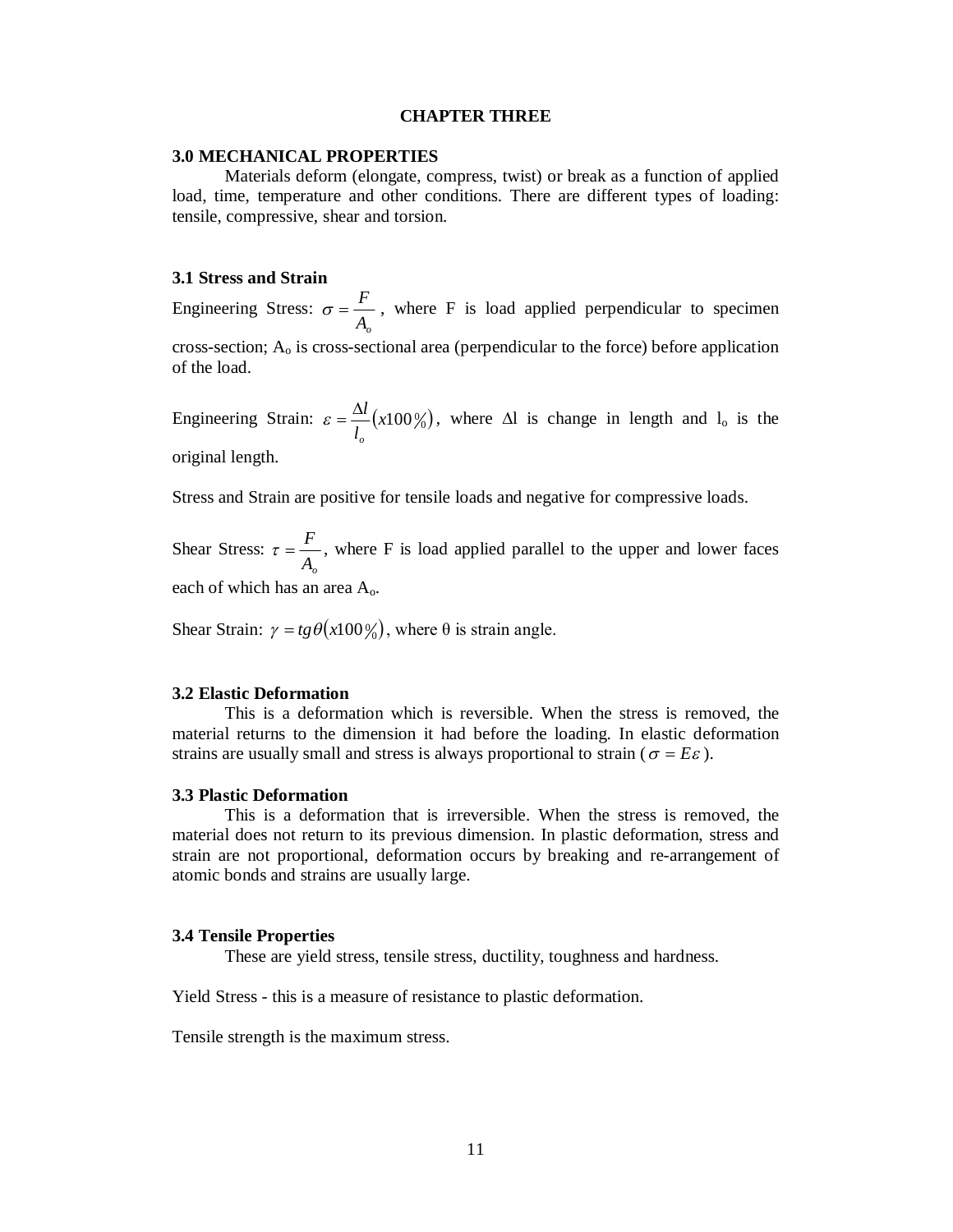Ductility is a measure of the deformation at fracture and it is defined by percent elongation  $\% EL = \left(\frac{f - \delta}{l_o}\right) \times 100$  $l_f - l$ *EL o*  $\left(\frac{f}{1}\right)^{l_o}$  $\bigg)$  $\mathcal{L}$  $\overline{\phantom{a}}$  $\setminus$  $\left( l_{f}-\right)$  or percent reduction in area,  $\% RA = \left( \frac{\partial}{A_o} \right) \times 100$  $A_{\rho} - A$ *RA o*  $\left[\frac{\partial}{A}\right]^{I \cdot I_f}$  $\bigg)$  $\mathcal{L}$  $\overline{\phantom{a}}$  $\setminus$  $=\left(\frac{A_o-A_f}{\mu}\right) x 100$ .

Toughness is the ability of a material to absorb energy up to fracture.

Hardness is a measure of the material's resistance to localized plastic deformation (e.g. dent or scratch). A qualitative Moh's scale, determined by the ability of a material to scratch another material: from 1 (softest = talc to 10 (hardest = diamond).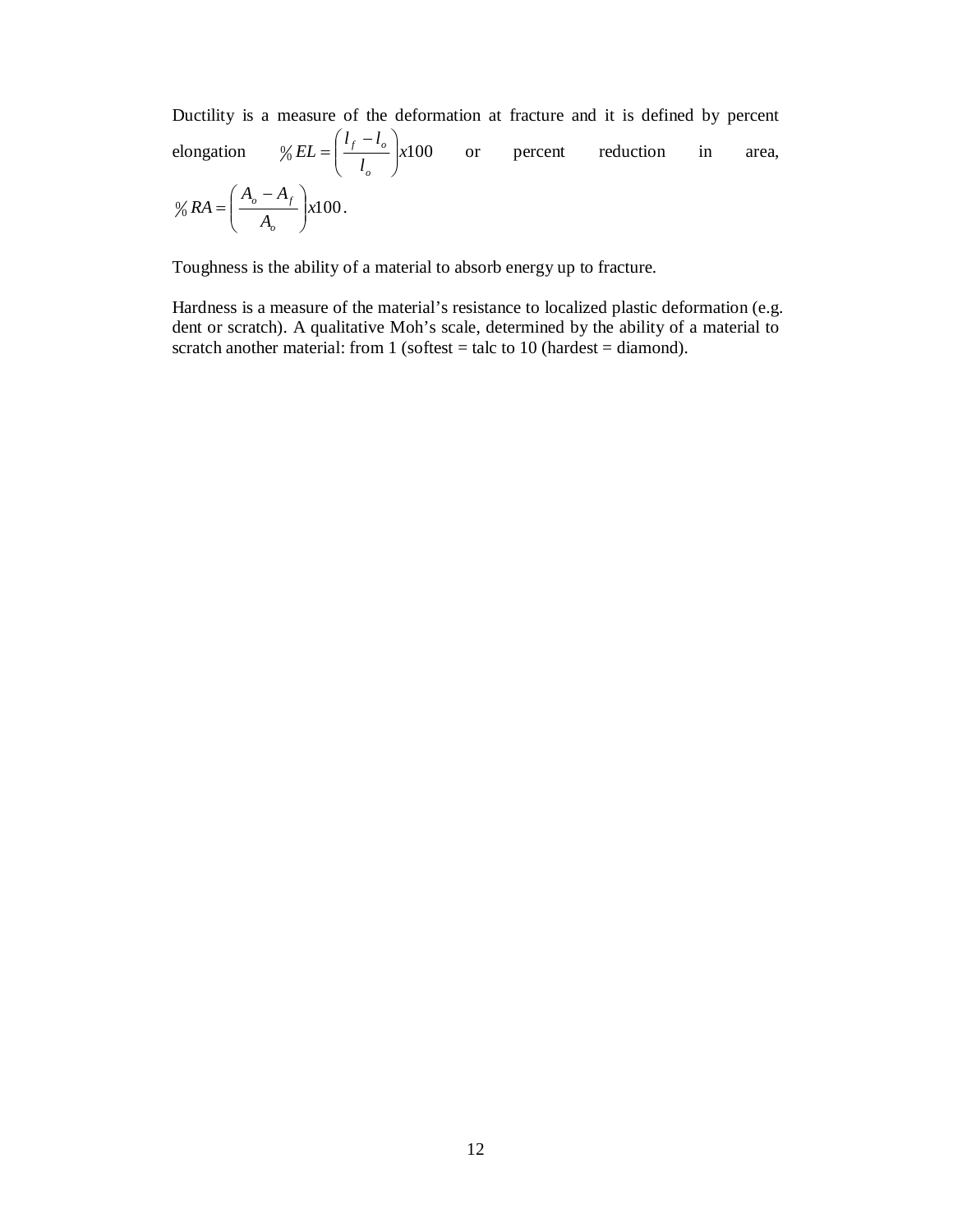# **CHAPTER FOUR**

# **4.0 FAILURE**

# **4.1 Fracture**

This is the separation of a body into pieces due to stress, at temperatures below the melting point. Fracture takes place in two steps, step one is crack formation and step two is crack propagation. Depending on the ability of material to undergo plastic deformation before the fracture two fracture modes can be defined – ductile or brittle.

# **4.1.1 Ductile Fracture**

This is found mostly in metals. There is extensive plastic deformation ahead of crack and crack is stable, that is, it resists further extension unless applied stress is increased.

# **4.1.2 Brittle Fracture**

This is found in ceramics, ice and cold metals. There is relatively little plastic deformation and crack is unstable, that is, it propagates rapidly without increase in applied stress. Crack propagation is very fast and crack propagates nearly perpendicular to the direction of the applied stress. Crack often propagates by cleavage that is, breaking of atomic bonds along specific crystallographic planes (cleavage planes). We have two types of brittle fracture: Transgranular fracture – fracture cracks pass through grains. Fracture surface have faceted texture because of different orientation of cleavage planes in grains. Intergranular fracture – fracture crack propagation is along grain boundaries (grain boundaries are weakened or embrittled by impurities segregation).

# **4.1.3 Stress Concentration**

Fracture strength of a brittle solid is related to the cohesive forces between atoms. One can estimate that the theoretical cohesive strength of a brittle material should be 10  $\approx \frac{E}{4.0}$ . But experimental fracture strength is normally 100 10,000  $\frac{E}{\sigma s} - \frac{E}{10,000}$ . This much lower fracture strength is explained by the effect of stress concentration at microscopic flaws. The applied stress is amplified at the tips of micro-cracks, voids, notches, surface scratches, corners, e.t.c., that are called stress raisers. The magnitude of this amplification depends on micro-crack orientations, geometry and dimensions. For long crack oriented perpendicular to the applied stress the maximum stress

1

near the crack tip is  $\sigma_m \approx 2\sigma_o \left(\frac{a}{m}\right)^2$  $2\sigma_o\left(\frac{a}{\rho}\right)$ J  $\mathcal{L}$  $\overline{\phantom{a}}$  $\overline{\mathcal{L}}$  $\approx 2\sigma_o$ *t*  $_m \sim$  20<sub>0</sub> *a*  $\rho$  $\sigma_m \approx 2\sigma_o |\frac{d}{dt}|$ , where  $\sigma_o$  is the applied external stress, a is the

half-length of the crack, and  $\rho_t$  is the radius of curvature of the crack tip. (Note that a is half-length of the internal flaw, but the full length for a surface flaw).

The stress concentration factor is 
$$
K_t = \frac{\sigma_m}{\sigma_o} \approx 2 \left(\frac{a}{\rho_t}\right)^{\frac{1}{2}}
$$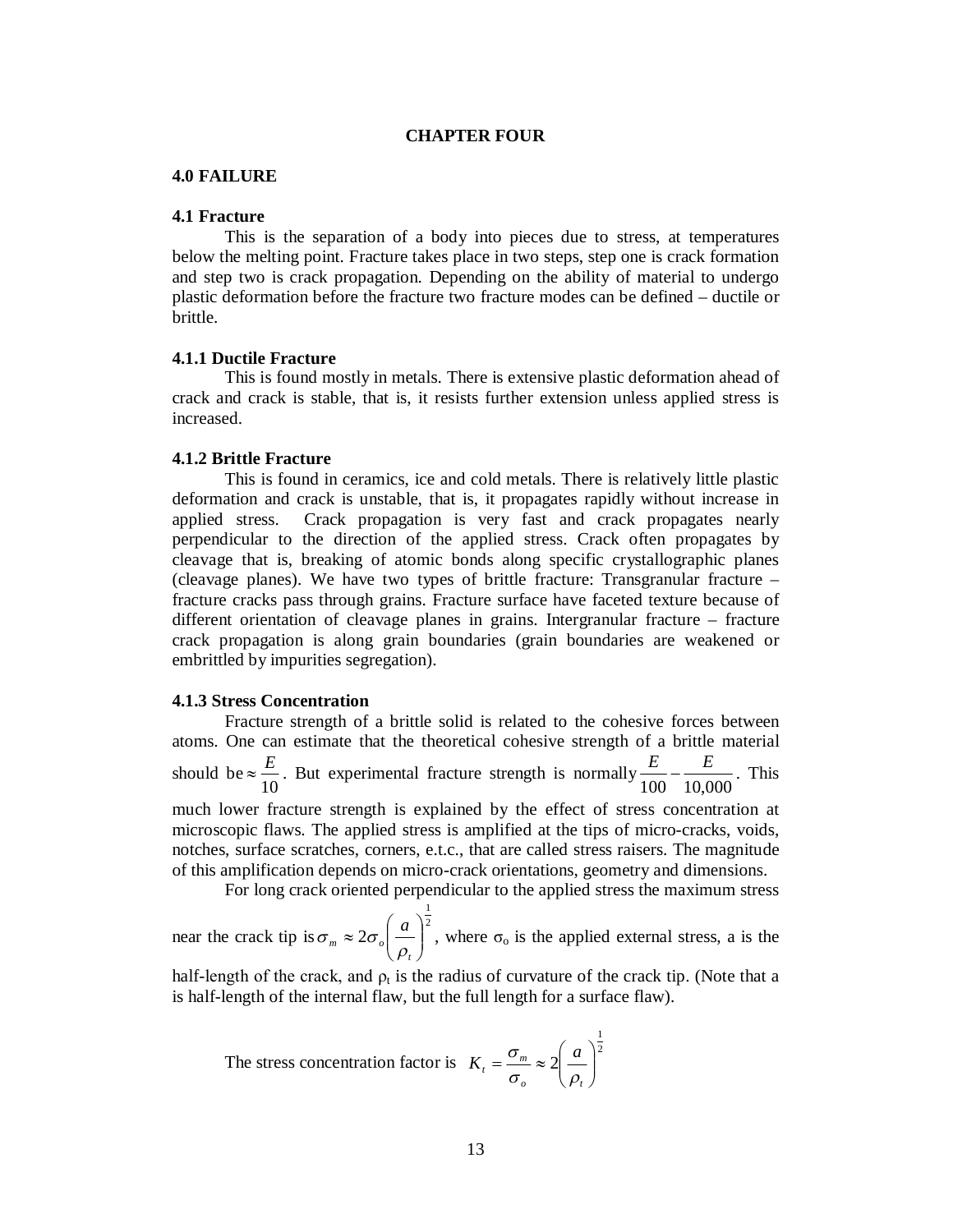## **4.2 Fatigue**

This is a failure under fluctuating/cyclic stresses. Under fluctuating/cyclic stresses, failure can occur at loads considerably lower than tensile or yield strengths of material under a static load. Fatigue is estimated to cause 90% of all failures of metallic structures (bridges aircraft, machine components, etc). Applied stresses causing fatigue may be axial (tension or compression), flextural (bending) or torsional (twisting). Fatigue failure proceeds in three distinct stages: crack initiations in the areas of stress concentration (near stress raisers), incremental crack propagation, final catastrophic failure.

Cyclic stresses are characterized by maximum, minimum and mean stress, the range of stress the stress amplitude, and the stress ratio.

Mean stress: 
$$
\sigma_m = \frac{(\sigma_{\text{max}} + \sigma_{\text{min}})}{2}
$$

Range of stress:  $\sigma_r = (\sigma_{\text{max}} - \sigma_{\text{min}})$ 

Stress amplitude: 
$$
\sigma_a = \frac{\sigma_r}{2} = \frac{(\sigma_{\text{max}} - \sigma_{\text{min}})}{2}
$$

Stress ratio: max min σ  $R=\frac{\sigma}{\sigma}$ 

We have two types of fatigue; low cycle fatigue which is characterized by high loads, plastic and elastic deformation. High cycle fatigue which is characterized by low loads and elastic deformation.

We also have three fatigue properties of a material; fatigue limit, fatigue strength and fatigue life. Fatigue limit is maximum stress amplitude below which the material never fails, no matter how large the number of cycles is. Fatigue strength is stress at which fracture occurs after specified number of cycles. Fatigue life is the number of cycles to fail at specified stress level.

# **4.2.1 Factors that affect Fatigue Life**

- 1. Magnitude of stress
- 2. Quality of the surface (scratches, sharp transitions and edges) this is solved by polishing the surface, introducing compressive stresses into thin surface layer, case hardening and optimizing geometry.
- 3. Thermal fatigue thermal cycling causes expansion and contraction, hence thermal stress, if component is restrained and this solved by eliminating restraint by design and use of materials with low thermal expansion coefficients.
- 4. Corrosion fatigue chemical reactions induce pits which act as stress raisers. Corrosion also enhances crack propagation. This is solved by decrease corrosiveness of medium, if possible, add protective surface coating and add residual compressive stresses.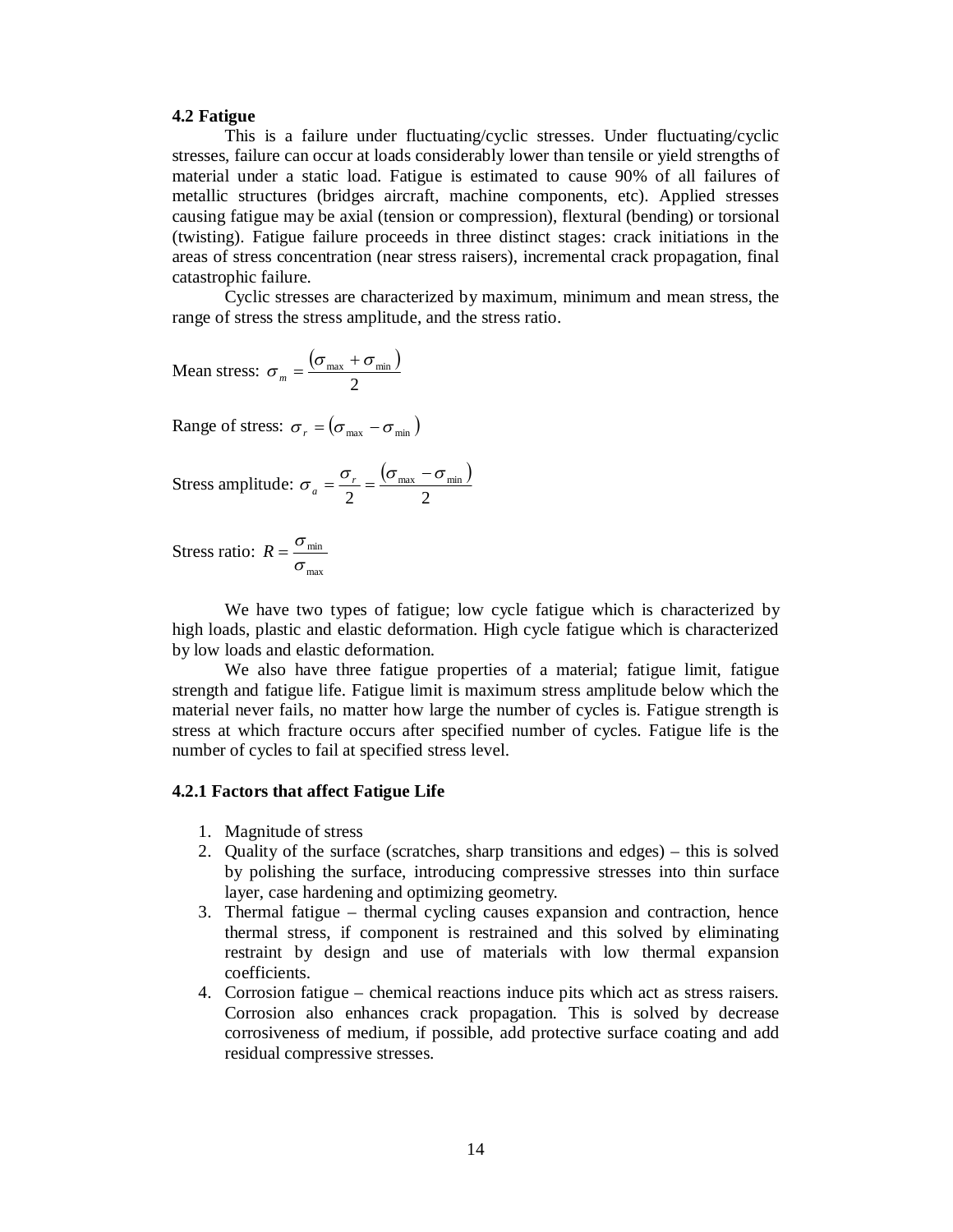# **4.3 Creep**

This is a time-dependent and permanent deformation of materials when subjected to a constant load at high temperature  $(>0.4T<sub>m</sub>)$ . Examples include turbine blades, steam generators. Creep failure proceeds in four distinct stages, instantaneous deformation, primary/transient creep, secondary/steady-state creep and tertiary.

#### **4.3.1 Parameters of Creep Behaviour**

The most important parameter of the creep behaviour in long-life applications is the steady-state creep rate,  $\int f(x) dx$  $\varepsilon_{s} = \frac{\Delta \varepsilon}{4}$  $\sum_{s} = \frac{\Delta \varepsilon}{\Delta s}$ . Another parameter, especially important in short-life creep situations, is time to rupture, or rupture lifetime,  $t_r$ 

# **4.3.2 Effects of Stress and Temperature on Creep**

With increasing stress or temperature the instantaneous strain increases, the steady-state creep rate increases and the time to rupture decreases. The stress/temperature dependence of the steady-state creep rate can be described by

$$
\varepsilon_s = K_2 \sigma^n \exp\left(-\frac{Q_c}{RT}\right)
$$
, where Q<sub>c</sub> is the activation energy for creep, K<sub>2</sub>

and n are material constants.

# **4.3.3 Mechanisms of Creep**

Different mechanisms are responsible for creep in different materials and under different loading and temperature conditions. The mechanisms include: stressassisted vacancy diffusion, grain boundary diffusion, grain boundary sliding and dislocation motion. Different mechanisms result in different values of n and  $Q_c$ .

#### **4.3.4 How to Minimize Creep**

Creep is generally minimized in materials with high melting temperature, high elastic modulus and large grain sizes.